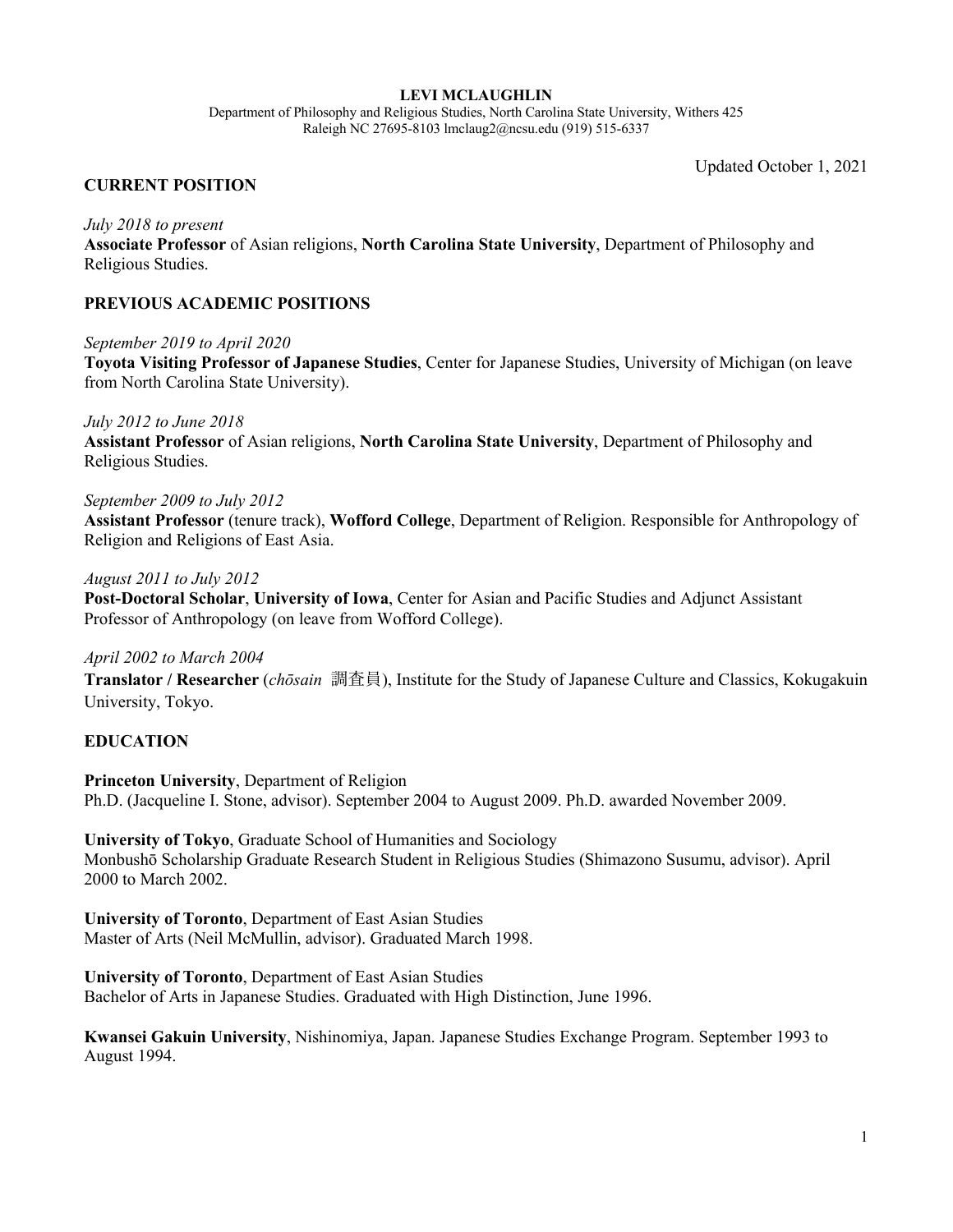Department of Philosophy and Religious Studies, North Carolina State University, Withers 425 Raleigh NC 27695-8103 lmclaug2@ncsu.edu (919) 515-6337

Associate of the **Royal Conservatory of Music**, Toronto. Diploma in Piano Performance (A.R.C.T.). Awarded January 1992.

## **LANGUAGES**

Modern Japanese (fluent), Classical Japanese (proficient), Sino-Japanese (reading ability), French (proficient), German (reading ability).

## **FELLOWSHIPS, SCHOLARSHIPS, and AWARDS**

Toyota Visiting Professor in Japanese Studies, Center for Japanese Studies, University of Michigan, September 2019 to April 2020. \$75,000 plus research funding.

Luce / ACLS Fellowship in Religion, Journalism & International Affairs, July 2018 to June 2019. \$58,000 plus research expenses.

NC State College of Humanities and Social Sciences Outstanding Junior Faculty Award in the Humanities, 2017- 2018.

The Japan Foundation Japanese Studies Fellowship, fall 2018 (declined). \$20,000.

Maureen and Mike Mansfield Foundation U.S.-Japan Network for the Future Cohort III, June 2014 to June 2016. Funded research meetings in Washington D.C., Montana, and Japan.

NC State College of Humanities and Social Sciences Junior Faculty Development Award, spring 2014. \$3000.

Post-Doctoral Scholar, Center for Asian and Pacific Studies, University of Iowa, 2011-2012 academic year. Appointed Adjunct Assistant Professor of Anthropology at the University of Iowa for spring 2012. \$50,000.

Visiting Research Fellow, Asia Research Institute, National University of Singapore, summer 2011. \$20,000.

Association for Asian Studies Northeast Asia Council grant for short-term research travel to Japan, summer 2010. \$4000.

Harvard University Edwin O. Reischauer Institute of Japanese Studies Postdoctoral Fellowship, 2009-2010 (unable to accept). \$40,000.

Mellon / American Council of Learned Societies Dissertation Completion Fellowship, 2009-2010 (unable to accept). \$40,000.

Mrs. Giles Whiting Fellowship for dissertation completion, 2008 to 2009. \$30,000.

Graduate Fellow, Center for the Study of Religion at Princeton University, 2008 to 2009. Participated in the workshop on Religion and Public Life under Professor Robert Wuthnow. \$6000.

The Japan Foundation Japanese Studies Fellowship, fall 2007. \$20,000.

Princeton University Graduate Fellowship, 2004 to 2009. \$20,000 / year.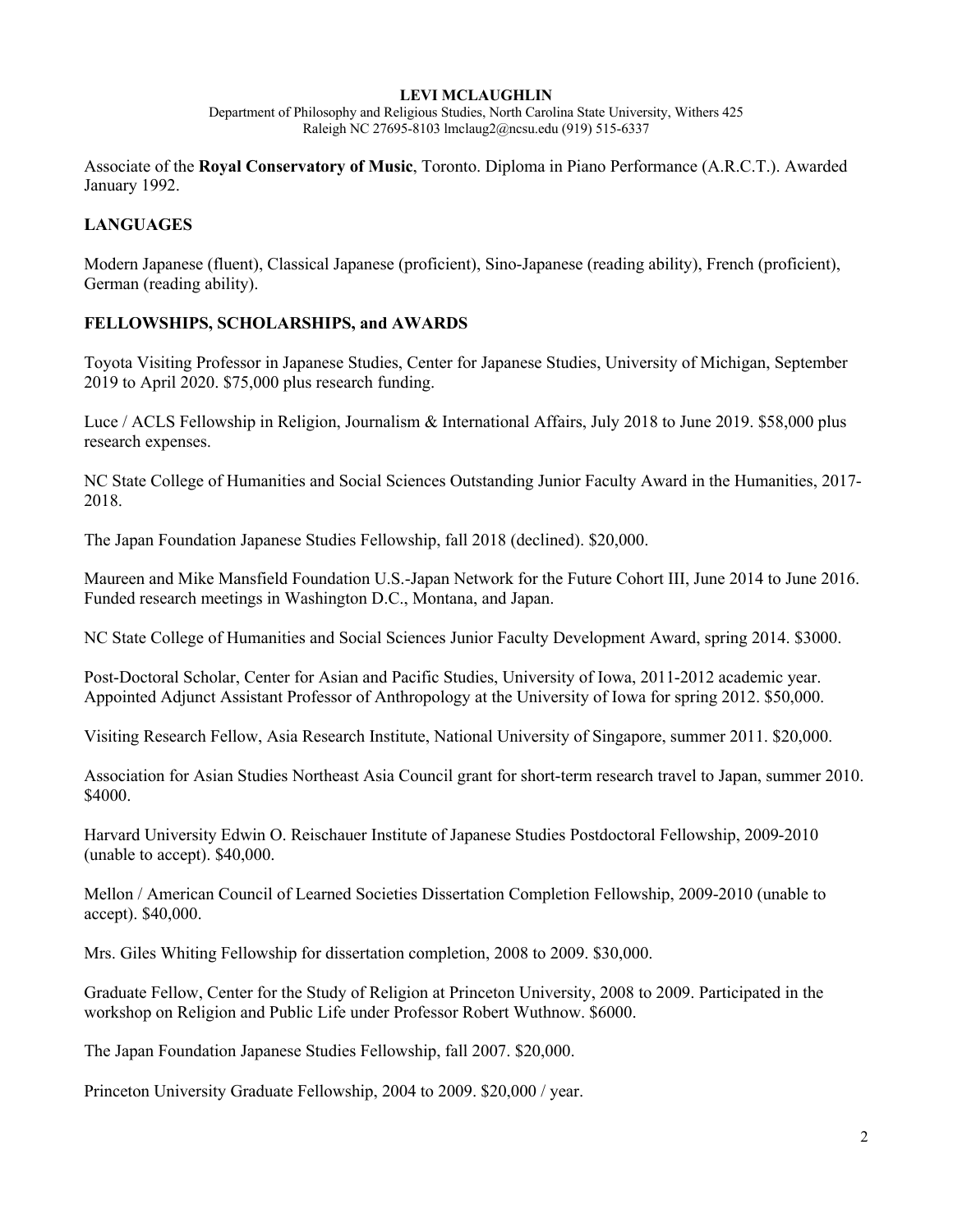Department of Philosophy and Religious Studies, North Carolina State University, Withers 425 Raleigh NC 27695-8103 lmclaug2@ncsu.edu (919) 515-6337

Princeton University East Asian Studies Prize, 2004 to 2009. \$10,000 / year.

Presidential Scholar of the Graduate School of Arts and Sciences, Harvard University, March 2004 (declined). Five years at  $\sim$ \$25,000 / year.

Monbushō Scholarship, Japanese Ministry of Education, Culture, Sports, Science and Technology, April 2000 to March 2002. ~\$25,000 / year.

## **PUBLICATIONS**

## **Book**

McLaughlin, Levi. *Soka Gakkai's Human Revolution: The Rise of a Mimetic Nation in Modern Japan.* Honolulu: University of Hawai'i Press, 2019.

### **Edited Book**

Ehrhardt, George, Axel Klein, Levi McLaughlin, and Steven S. Reed, eds. *Kōmeitō: Religion and Politics in Japan.* University of California, Berkeley: Institute of East Asian Studies Japan Research Monographs, 2014.

### **Journal Special Issues**

Baffelli, Erica, Jane Caple, Levi McLaughlin, and Frederik Schröer, eds. "The Aesthetics and Emotions of Religious Belonging: Examples from the Buddhist World." *Numen* Vol. 68 Nos. 5-6 (December 2021).

Fountain, Philip, Levi McLaughlin, Michael Feener, and Patrick Daly, eds. "Salvage and Salvation: Religion, Disaster Response, and Reconstruction in Asia." *Asian Ethnology* Vol. 75 No. 1 (June 2016)*.*

## **Refereed Articles**

McLaughlin, Levi. "Beethoven and Buddhism in a Japanese Religion: Culture as Cultivation in Soka Gakkai." *Numen* Vol. 68 Nos. 5-6 (December 2021), 593-618.

Baffelli, Erica, Jane Caple, Levi McLaughlin, and Frederik Schröer. "The Aesthetics and Emotions of Religious Belonging: Examples from the Buddhist World." *Numen* Vol. 68 Nos. 5-6 (December 2021), 421-435.

McLaughlin, Levi, Aike P. Rots, Jolyon Baraka Thomas, and Chika Watanabe. "Why Scholars of Religion Must Investigate the Corporate Form." *Journal of the American Academy of Religion* Vol. 88 Issue 3 (September 2020), 693-725.

McLaughlin, Levi. "Japanese Religious Responses to COVID-19: A Preliminary Report." *The Asia-Pacific Journal: Japan Focus* Vol. 18 Issue 9 No. 3 (1 May 2020): https://apjjf.org/2020/9/McLaughlin.html (~10,000 words).

McLaughlin, Levi. "Hard Lessons Learned: Tracking Changes in Media Presentations of Religion and Religious Aid Mobilization After the 1995 and 2011 Disasters in Japan." *Asian Ethnology* Vol. 75 No. 1 (June 2016), 105- 138.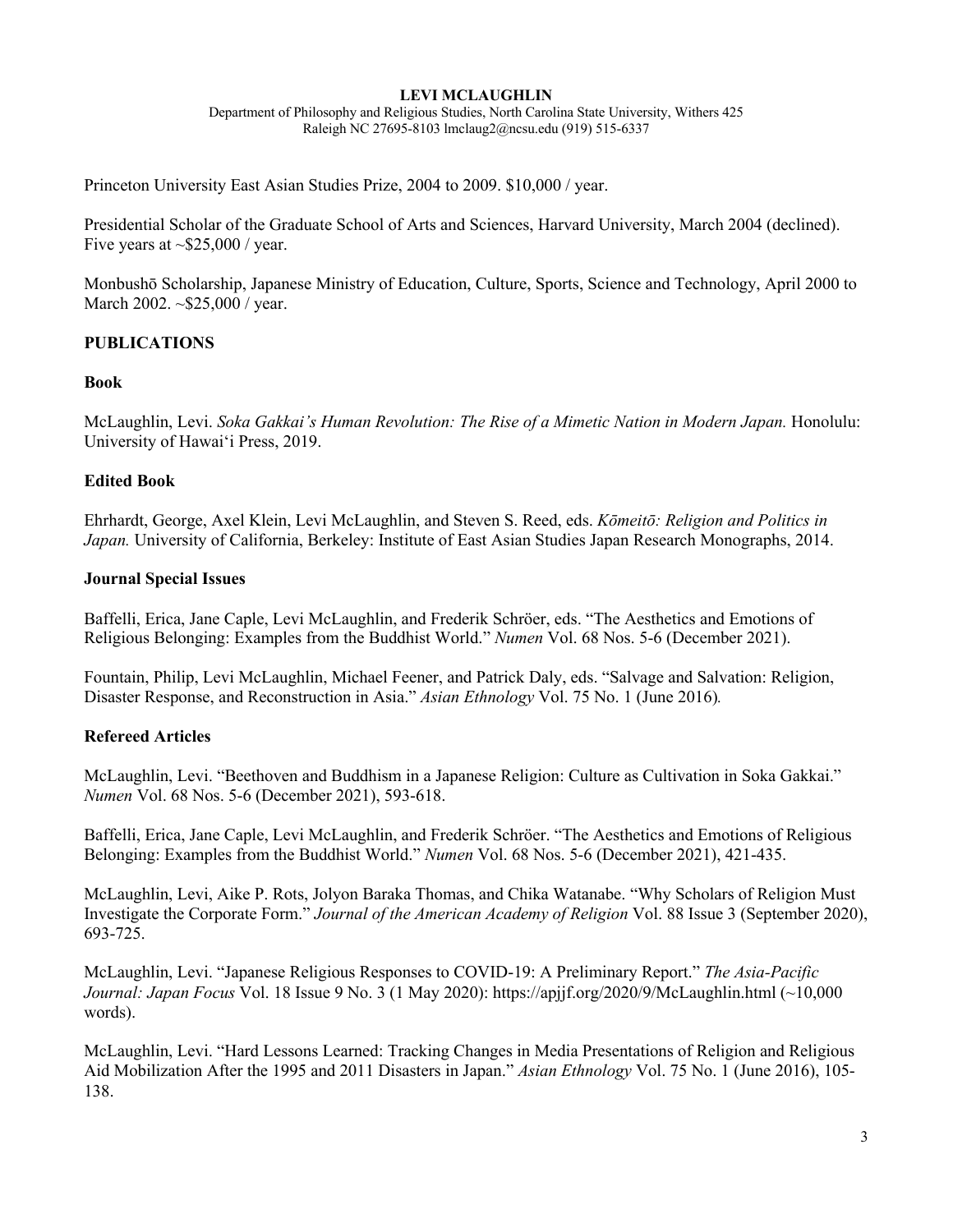Department of Philosophy and Religious Studies, North Carolina State University, Withers 425 Raleigh NC 27695-8103 lmclaug2@ncsu.edu (919) 515-6337

Fountain, Philip and Levi McLaughlin. "Salvage and Salvation: An Introduction." *Asian Ethnology* Vol. 75 No. 1 (June 2016), 1-28.

McLaughlin, Levi. "Religion in Japan Since the 2011 Tsunami." *Oxford Handbooks Online* (12 April 2016): http://www.oxfordhandbooks.com/view/10.1093/oxfordhb/9780199935420.001.0001/oxfordhb-9780199935420  $e-29$  ( $\sim$ 11,000 words).

McLaughlin, Levi. "Komeito's Soka Gakkai Protestors and Supporters: Religious Motivations for Political Activism in Contemporary Japan." *The Asia-Pacific Journal: Japan Focus*, Vol. 13, Issue 40, No. 1 (12 October 2015): http://japanfocus.org/-Levi-McLaughlin/4386/article.html (~14,000 words).

McLaughlin, Levi. "What Have Religious Groups Done After 3.11? Part 1: A Brief Survey of Religious Mobilization after the Great East Japan Earthquake Disasters." *Religion Compass* 7/8 (August 2013), 294-308.

McLaughlin, Levi. "What Have Religious Groups Done After 3.11? Part 2: From Religious Mobilization to 'Spiritual Care.'" *Religion Compass* 7/8 (August 2013), 309-325.

McLaughlin, Levi. "Did Aum Change Everything? What Sōka Gakkai Before, During, and After the Aum Shinrikyō Affair Tells Us About the Persistent 'Otherness' of New Religions in Japan." Article for special issue "Japanese Religion Since 1995" of the *Japanese Journal of Religious Studies.* Erica Baffelli and Ian Reader, eds. (April 2012), 51-75.

McLaughlin, Levi. "All Research is Fieldwork: A Practical Introduction to Studying in Japan as a Foreign Researcher." *The Asia-Pacific Journal: Japan Focus* Vol. 30, Issue 1, No. 10 (26 July 2010): http://japanfocus.org/-Levi-McLaughlin/3388/article.html (~10,000 words).

McLaughlin, Levi. "Faith and Practice: Bringing Religion, Music and Beethoven to Life in Soka Gakkai." *Social Science Japan Journal* 6-2 (October 2003), 161-179.

# **Refereed Chapters**

McLaughlin, Levi. "The Impact of COVID-19 on Religion in Japan." In Lüddeckens, Dorothea, Philipp Hetmanczyk, Pamela E. Klassen, and Justin B. Stein, eds. *The Routledge Handbook of Religion, Medicine, and Health*. London and New York: Routledge, 2021, 515-520.

McLaughlin, Levi. "Soka Gakkai's Impact on Constitutional Revision Attempts." In Hardacre, Helen, Timothy S. George, Keigo Komamura, and Franziska Seraphim, eds. *Japanese Constitutional Revisionism and Civic Activism*. Lanham, MD: Lexington Books, 2021, 161-174.

McLaughlin, Levi. "Disasters." In Baffelli, Erica, Andrea Castiglioni, and Fabio Rambelli, eds. *The Bloomsbury Handbook of Japanese Religions*. New York: Bloomsbury, 2021, 27-33.

Klein, Axel and Levi McLaughlin. "Kōmeitō: The Party and its Place in Japanese Politics." In Pekkanen, Robert J. and Saadia M. Pekkanen, eds. *The Oxford Handbook of Japanese Politics*. New York: Oxford University Press, 2021, prepublication (February 2021) at

https://www.oxfordhandbooks.com/view/10.1093/oxfordhb/9780190050993.001.0001/oxfordhb-9780190050993 e-5.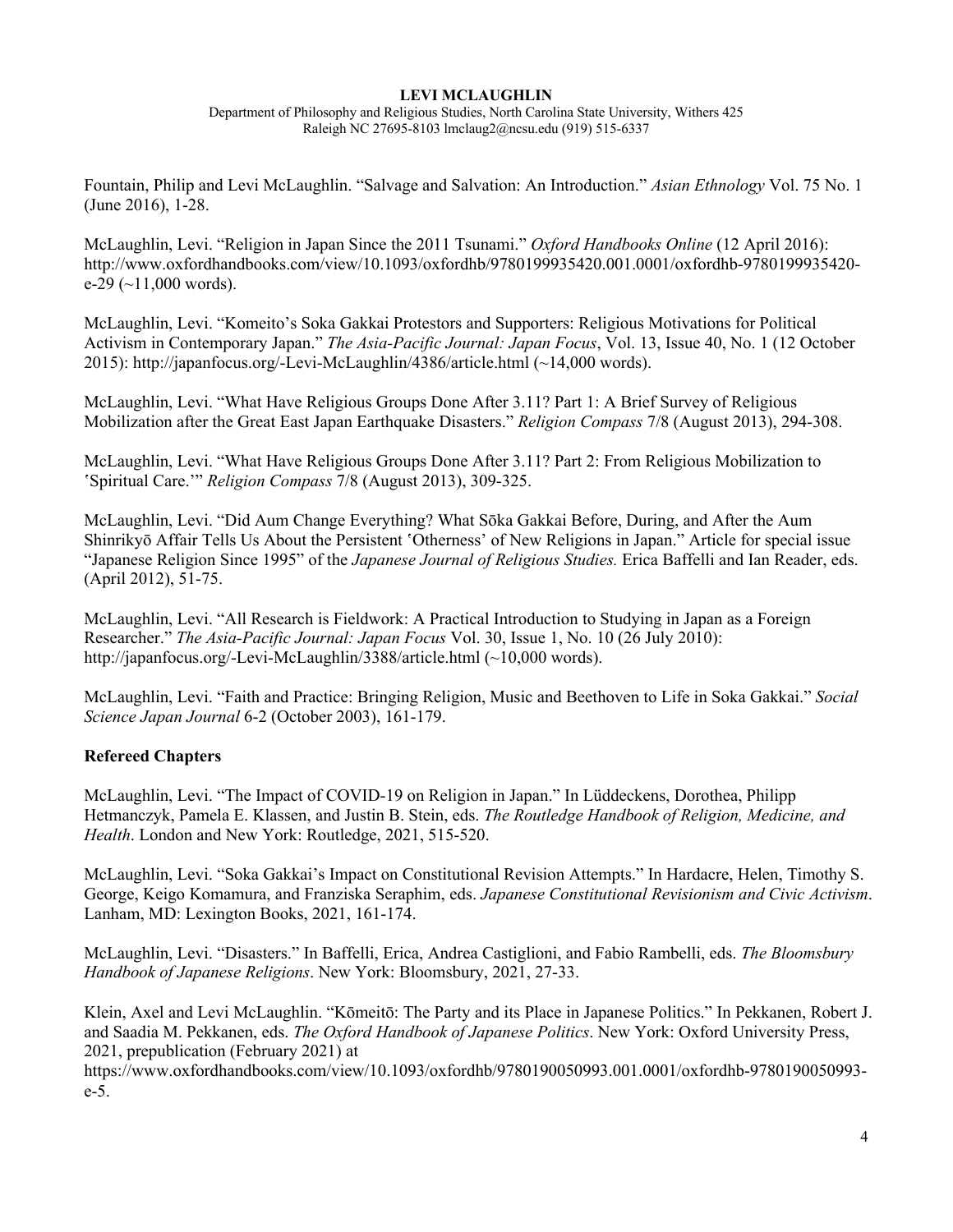Department of Philosophy and Religious Studies, North Carolina State University, Withers 425 Raleigh NC 27695-8103 lmclaug2@ncsu.edu (919) 515-6337

McLaughlin, Levi. "The Soka Gakkai Economy: Measuring Cycles of Exchange That Power Japan's Largest Buddhist Lay Organization." In Brox, Trine and Elizabeth Williams-Oerberg, eds. *Buddhism and Business: Merit, Material Wealth, and Morality in the Global Market Economy*. Honolulu: University of Hawai'i Press, 2020, 76- 92.

McLaughlin, Levi. "The Rise of the 'Clinical Religionist': Taniyama Yōzō" (65-67) and "Two Self-Sacrificing Bureaucrats: Iizuka and Akabashi" (99-102). In Samuels, Jeffrey, Justin Thomas McDaniel, and Mark Michael Rowe, eds. *Figures of Buddhist Modernity in Asia*. Honolulu: University of Hawai'i Press, 2016.

McLaughlin, Levi. "Electioneering as Religious Practice: A History of Sōka Gakkai's Political Activities to 1970." In Ehrhardt et al., eds. *Kōmeitō: Politics and Religion in Japan*. Berkeley: IEAS, 2014, 51-82.

Ehrhardt, George, Axel Klein, Levi McLaughlin, and Steven Reed. "Kōmeitō: The Most Understudied Party of Japanese Politics." In Ehrhardt et al., eds. *Kōmeitō: Politics and Religion in Japan*. Berkeley: IEAS, 2014, 3-22.

Ehrhardt, George, Axel Klein, Levi McLaughlin, and Steven Reed. "Kōmeitō: Politics and Religion in Japan." In Ehrhardt et al., eds. *Kōmeitō: Politics and Religion in Japan*. Berkeley: IEAS, 2014, 269-275.

McLaughlin, Levi. "Sōka Gakkai in Japan." In Prohl, Inken and John Nelson, eds. *Brill Handbook of Contemporary Japanese Religion*. Brill: Handbooks on Contemporary Religion, 2012, 269-308.

# **Invited Publications**

McLaughlin, Levi. "Prayer as Action: Buddhist Priests During COVID-19 in Japan." *Dharma World* Spring 2021, 22-25.

McLaughlin, Levi and Deonnie Moodie. "Making Persons, Cultures, and Nations." Dialogue (~4000 words) posted 7 May 2021 for The Immanent Frame forum on "The Corporate Form." https://tif.ssrc.org/2021/05/07/making-persons-cultures-and-nations/.

McLaughlin, Levi, Aike P. Rots, Jolyon Baraka Thomas, and Chika Watanabe. "Investigating the Corporate Form in Practice: Heterarchy, *hitozukuri*, Hello Kitty, and the Public Good." Essay (~2300 words) posted 2 April 2021 for *The Immanent Frame* forum on "The Corporate Form" dedicated to the 2020 *Journal of the American Academy of Religion* article by the essay authors. http://tif.ssrc.org/2021/04/02/investigating-the-corporate-formin-practice/?source=relatedposts&fbclid=IwAR1J2KUaqP7wZ8O5ntEepaxxWxESV\_14i1iIsqAFf\_JMki6ANfSLZW1XrE.

McLaughlin, Levi. "Naviguer entre deux eaux: plongée au coeur des groups LGBTQ+ du Soka Gakkai" [Navigating Between Two Waters: A Plunge into the Heart of the LGBTQ+ Groups of Soka Gakkai]. *Tempura* Winter 2020, 60-63 (in French).

McLaughlin, Levi. "How to Do Fieldwork: Studying Japan In and Outside Japan." In Kottmann, Nora and Cornelia Reiher, eds. *Studying Japan: Research Designs, Fieldwork and Methods*. Baden Baden: Nomos, 2020, 157-168.

Klein, Axel, and Levi McLaughlin. "Kōmeitō 2017: New Complications." In Pekkanen, Robert J. et al., eds. *Japan Decides 2017: The Japanese General Election*. Basingstoke: Palgrave Macmillan, 2018, 53-76.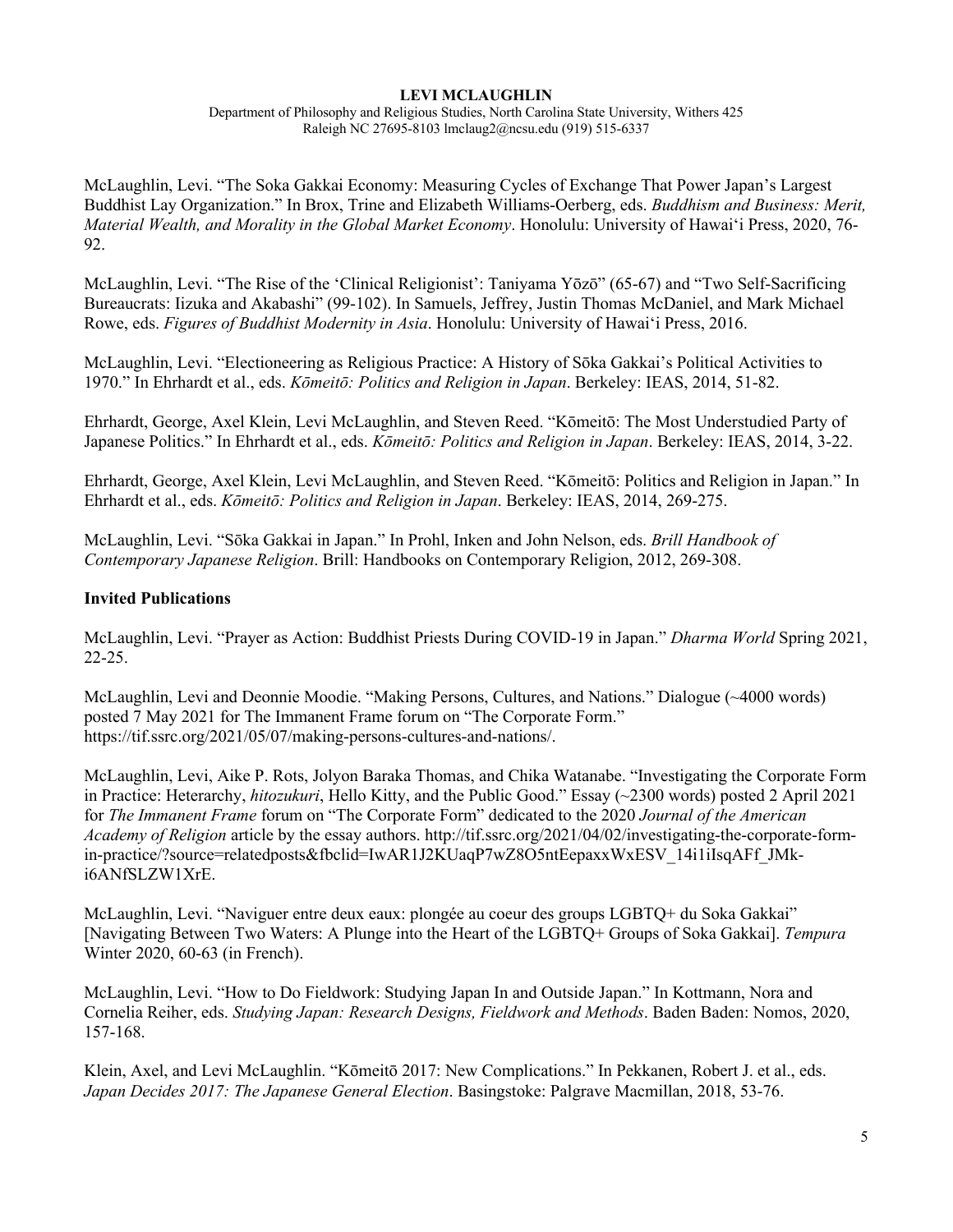Department of Philosophy and Religious Studies, North Carolina State University, Withers 425 Raleigh NC 27695-8103 lmclaug2@ncsu.edu (919) 515-6337

McLaughlin, Levi. "Japan's Ruling Coalition Gets Religion." Essay in *New Perspectives on Japan from the U.S.- Japan Network for the Future*. Washington, D.C.: The Maureen and Mike Mansfield Foundation, 9 June 2016, 29-34: http://mansfieldfdn.org/mfdn2011/wp-content/uploads/2016/06/NFF\_report\_2016\_v2.pdf#page=31

Klein, Axel, Levi McLaughlin, and Steven R. Reed. "The Power of Japan's Religious Party." Woodrow Wilson International Center for Scholars, 4 December 2014: http://www.wilsoncenter.org/article/the-powerjapan%E2%80%99s-religious-party

McLaughlin, Levi. "Sōka Gakkai." Encyclopedia entry (approx. 10,000 words) for the World Religions & Spirituality Project hosted by Virginia Commonwealth University (David Bromley, ed.). Posted 1 December 2013: http://www.wrs.vcu.edu/profiles/SokaGakkai.htm

McLaughlin, Levi. "Reconnecting with Everyday Life: Buddhism through Simple Gestures in the Café de Monk." *Dharma World* Vol. 40 (July-September 2013), 22-25.

McLaughlin, Levi. "Tokyo Governor Says Tsunami is Divine Punishment – Religious Groups Ignore Him." *Religion Dispatches* 17 March 2011: http://www.religiondispatches.org/archive/politics/4399/tokyo\_governor\_says\_tsunami\_is\_divine\_punishment%E 2%80%94religious\_groups\_ignore\_him

Reprinted (with some additions) as "In the Wake of the Tsunami: Religious Responses to the Great East Japan Earthquake." *CrossCurrents* Vol. 61 Issue 3 (September 2011): 290-297.

McLaughlin, Levi. "SGI-USA no kokujin myūjishantachi" (African-American Musicians in SGI-USA). In *Shūkyō to gendai ga wakaru hon 2011*. Tokyo: Heibonsha, 2011, 168-173 (in Japanese).

McLaughlin, Levi. "Sōka gakkai no bunka katsudō: Nihon bukkyōkei shinshūkyō ni okeru bunkateki rinen no jun'ō to hensen" (Sōka Gakkai's Cultural Activities: The Adaptation and Transformation of Culture in a Buddhist-based Japanese New Religion). *Kokugakuin Daigaku Nihon Bunka Kenkyūshohō* (June 2004), 10-11 (in Japanese).

McLaughlin, Levi. "Shinkō to ongaku no yūwa o mitomete: watashi no deatta sōka gakkai ōkesutora" (Toward a Harmonization of Religious Practice and Music: My Encounter with a Soka Gakkai Orchestra). *Sekai* (June 2004), 182-189 (in Japanese).

McLaughlin, Levi. "Ibunkakan komyunikēshon no arikata" (Means of Intercultural Communication). *Kokugakuin Daigaku Nihon Bunka Kenkyūshohō* (March 2003), 12 (in Japanese).

# **Refereed Translation**

McLaughlin, Levi. "Using Buddhist Resources in Post-disaster Japan: Taniyama Yōzō's 'Vihāra Priests and Buddhist Chaplains.'" In Salguero, Pierce, ed., *Buddhism and Medicine: An Anthology of Modern Sources*. New York: Columbia University Press, 2019, 164-176.

# **Invited Translations**

Selected articles for the *Encyclopedia of Shinto* (English edition of the *Shintō jiten*. Tokyo: Kōbundō. Kokugakuin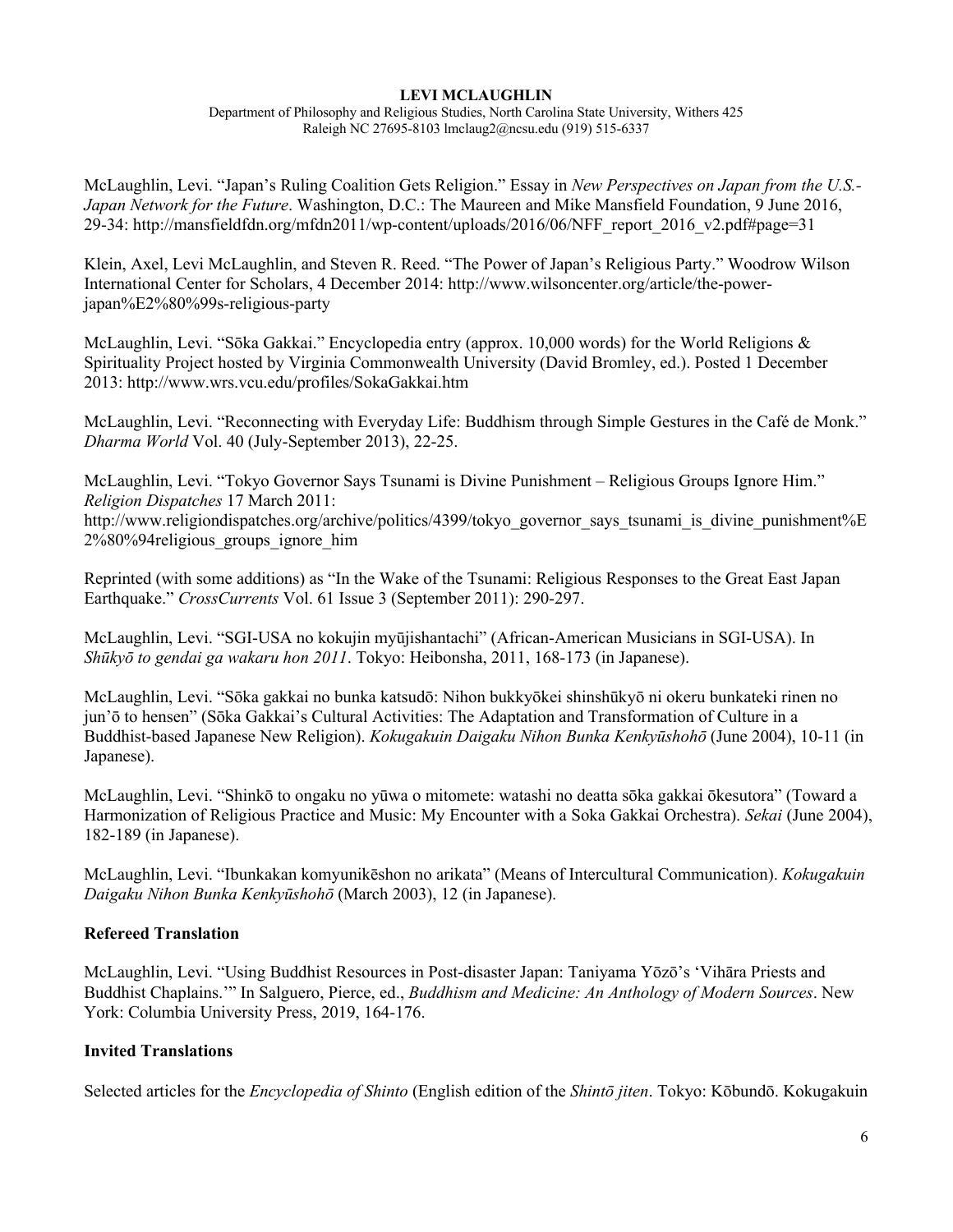Department of Philosophy and Religious Studies, North Carolina State University, Withers 425 Raleigh NC 27695-8103 lmclaug2@ncsu.edu (919) 515-6337

University, Institute for Japanese Culture and Classics, 1994). Accessible online at: http://eos.kokugakuin.ac.jp/modules/xwords/ Completed over one hundred entries (50,000 words).

Takemura, Makio. "Zen and Pure Land: An Important Aspect of D.T. Suzuki's Interpretation of Buddhism." *The Eastern Buddhist* Vol.XXXIV No. 2 (2002), 117-140. Journal article (~10,000 words).

*Long Journey to Japan*. Bilingual book and accompanying display items for exhibition at the National Science Museum (Ueno), Japan. Tokyo: NHK Promotions (September to November, 2001).

# **Reviews**

*Faking Liberties: Religious Freedom in American-Occupied Japan.* By Jolyon Baraka Thomas. Chicago: University of Chicago Press, 2018. In *Journal of Asian Studies* Vol. 79 Issue 2, May 2020, 514-517.

*Women in Japanese Religions.* By Barbara Ambros. New York: NYU Press, 2015. In *Journal of Japanese Studies* 44:1, Winter 2017, 160-165.

*Beyond the Mushroom Cloud: Commemoration, Religion, and Responsibility after Hiroshima*. By Yuki Miyamoto. Bronx, NY: Fordham University Press, 2012. In *Journal of Japanese Studies* 41:1, Winter 2015, 153- 158.

*Neither Monk nor Layman: Clerical Marriage in Modern Japanese Buddhism.* By Richard M. Jaffe. Honolulu: University of Hawai'i Press, 2011 [2001]. In *Pacific Affairs* Vol. 84, No. 4, December 2011, 765-766.

*Prophet Motive: Deguchi Onisaburō, Oomoto, and the Rise of New Religions in Imperial Japan*. By Nancy K. Stalker. Honolulu: University of Hawai'i Press, 2008. In *Religious Studies Review* Volume 36, No. 3, September 2010, 247.

*When Tengu Talk: Hirata Atsutane's Ethnography of the Other World*. By Wilburn Hansen. Honolulu: University of Hawai'i Press, 2008. In *Religious Studies Review* Volume 36, No. 3, September 2010, 244-245.

# **TEACHING**

Areas of expertise include Asian religions (particularly traditions of Japan and China), history of modern Asia, theories and methodologies of the study of religion, religion and politics in Asia, Buddhism in modern society, anthropology of religion, fieldwork methodology, religion and disaster, religion and humanitarianism.

# *Fall 2012 to present*

**North Carolina State University,** Department of Philosophy and Religious Studies. Courses taught: *Religious Traditions of the World; Japanese Religions; The Buddhist Traditions; Introduction to the Study of Religion; Asian Religions; Religion, Disaster, and Development;* and *Religion and Politics in Global Perspective*. Also serving on Ph.D. committees and instructor for graduate reading courses as Adjunct Professor at the Department of Religious Studies, Duke University, and the Department of Religious Studies, University of North Carolina – Chapel Hill.

# *Fall 2019*

**University of Michigan**, Center for Japanese Studies. Course taught: *Strange Bedfellows: Religion and Political Activism in Japan*.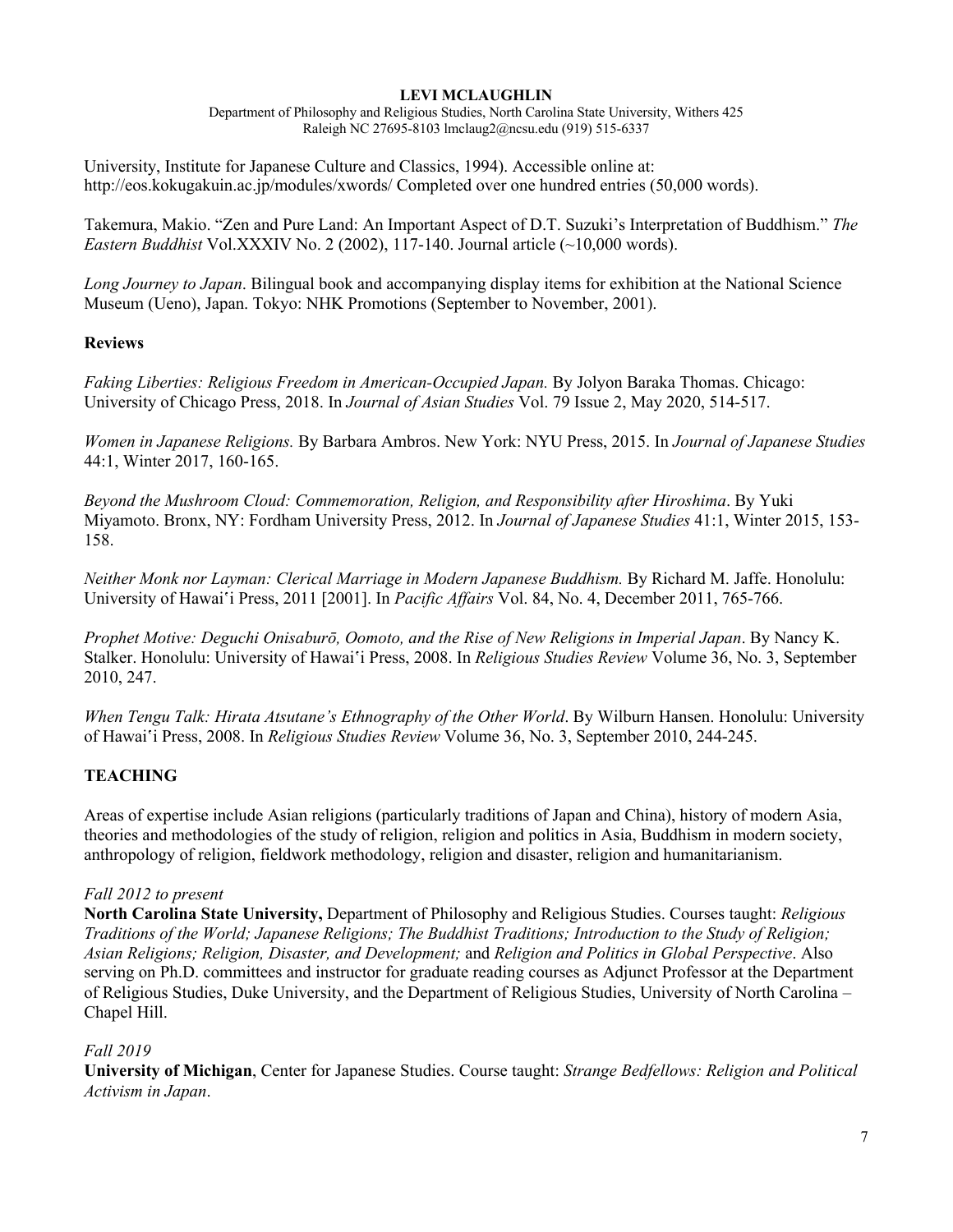Department of Philosophy and Religious Studies, North Carolina State University, Withers 425 Raleigh NC 27695-8103 lmclaug2@ncsu.edu (919) 515-6337

### *Spring 2012*

**University of Iowa**, Department of Anthropology. Courses taught: *Religion and the State in Modern Asia* and *Investigating Youth Culture in Japan*.

### *September 2009 to May 2011*

**Wofford College**, Department of Religion. Courses taught: *Religion in China, Japan, and Korea; Anthropology of Religion*; *Japanese Religion through Popular Culture; Experiencing Religious Lives: Fieldwork on Religion; Japan* (led Wofford students on a study tour of Tokyo and Kyoto, January 2011).

### **SELECTED PRESENTATIONS**

### **Refereed**

"Empty Offertory Boxes: Poverty and Precarity within Contemporary Japanese Religions." Discussant for 22 November 2021 panel session at the American Academy of Religion annual meeting, San Antonio, TX.

"Management Pedagogies, Subject Formation, and the Corporate Form." Roundtable 20 November 2021 for the American Academy of Religion annual meeting, San Antonio, TX.

"Inclusion and Exclusion in (the study of) Japanese religions." Discussant for 26 August 2021 panel session at the European Association for Japanese Studies meeting (online).

"Aesthetics of Buddhist Belonging in/through Objects and Action." Roundtable 1 July 2021 for the UK Association for Buddhist Studies annual meeting (online).

"Practicing Beethoven as Buddhism: The Role of Classical Music in Soka Gakkai's Past and Future." Presentation 9 December 2020 for panel titled "The Aesthetics and Emotions of Religious Belonging: Case Studies from Buddhist Communities" at the American Academy of Religion annual meeting (online).

"Uses of 'Shinto' in Nippon Kaigi: Coming to Terms with an Elusive Category." Presentation 2 December 2020 for panel titled "Shinto Epistemologies in Global Perspective: Rethinking Gender, Nation, and Ritual" at the American Academy of Religion annual meeting (online).

"Modern Nationalism's Unanticipated Effects on Japanese Buddhism: Soka Gakkai as a 'Mimetic Nation-State.'" Presentation 26 January 2018 for "Interrogating Buddhism and Nationalism," Programme on Modern Burmese Studies, Oxford University, Oxford, UK.

"From Pastoral Care to Victim Care: Toward a Genealogy of 'Trauma' in Contemporary Japanese Religion." Presentation 19 November 2017 for panel titled "Trauma in Japanese Religion" at the American Academy of Religion annual meeting, Boston, MA.

Panelist for discussion of the documentary "Alone in Fukushima," 18 November 2017 at the American Academy of Religion, Boston, MA.

"Defensive Strategies: Tracing Komeito's Changing Position on Pacifism, Security, and the Japanese Constitution." Presentation 2 September 2017 for panel titled "Constitutional Revision and the Public Role of Religion" at the 15<sup>th</sup> International Conference of the European Association for Japanese Studies, Lisbon, Portugal.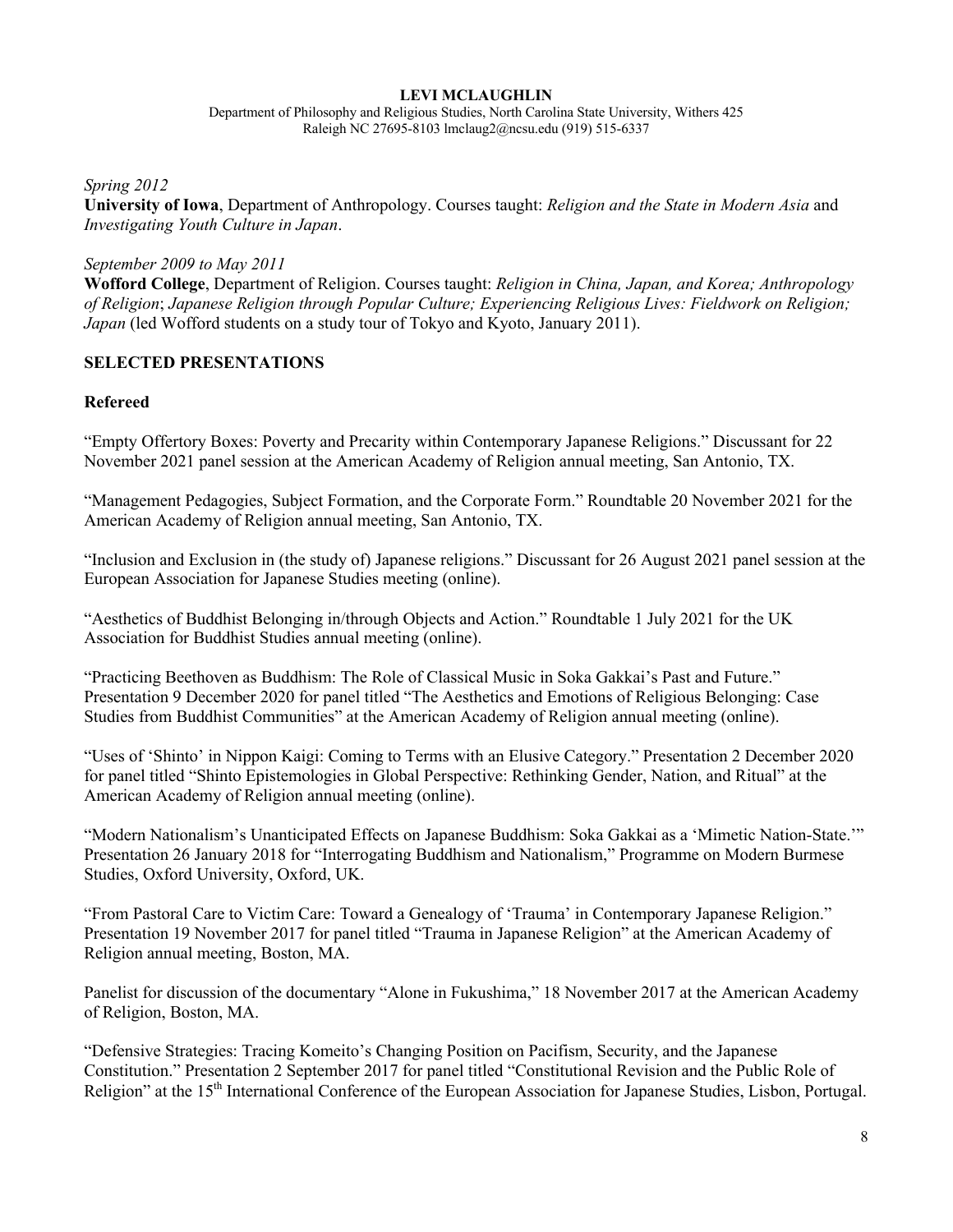Department of Philosophy and Religious Studies, North Carolina State University, Withers 425 Raleigh NC 27695-8103 lmclaug2@ncsu.edu (919) 515-6337

"The Politics of Spirituality in Contemporary Japan." Presentation 19 March 2017 for panel titled "Spirituality and the Contested Nature of Religion, Place, and Identity in Modern Japan" at the Association for Asian Studies annual meeting, Toronto, Canada.

"The Soka Gakkai Economy: A Bottom-Up Perspective on Cycles of Exchange that Propel Japan's Largest New Religion." Presentation 13 October 2016 for "Buddhism, Business and Economic Relations – in Asia and Beyond" at the University of Copenhagen, Denmark.

"Understanding Sōka Gakkai's Campaign-Based Ethos: How Enjoyable Activities Constitute Campaigns for Institutional Expansion and Individual Cultivation within Sōka Gakkai in Japan." Presentation 24 November 2014 for panel titled "Leisure in Modern and Contemporary Japanese Religions" at the American Academy of Religion annual meeting, San Diego, CA.

"From Explicit Outrage about New Religions to Euphemisms and Dogwhistles: What the Shift from *Shinkō shūkyō* to *Shinshūkyō* Reveals about Class Anxiety, Social Status, and Political Power in Modern Japan." Presentation 26 March 2014 for panel titled "Belief, Spiritualism, and Ghosts in the Formulation of Modernity" at the Association for Asian Studies annual meeting, Philadelphia, PA.

"What is a 'Buddhist' Response to Disaster? Implications of Contrasting Initiatives by Individuals and Institutions Following the Great East Japan Earthquake." Presentation 23 November 2012 for "Salvage and Salvation: Religion, Disaster Relief, and Reconstruction in Asia" at the Asia Research Institute, National University of Singapore.

"Divine Punishment? Examining the Contemporary Japanese Struggle with Religion through the Lens of Disaster." Presentation 15 March 2012 for panel titled "In the Wake of the Tsunami: Perspectives on Religious Responses to the March 11, 2011 Great East Japan Earthquake" at the Association for Asian Studies annual meeting, Toronto, Canada (also served as panel chair).

"In the Beginning: A Comparison of How Sōka Gakkai and Kōfuku no Kagaku Formed their Political Parties." Presentation 3 April 2011 with Axel Klein (German Institute for Japanese Studies) for panel titled "When Religions Enter Politics: Religious Organizations and their Political Parties in Contemporary Japan" at the Association for Asian Studies annual meeting, Honolulu, HI.

"The Enlightenment Meets Enlightenment: Conflations of Euro-American Romanticism with Japanese Buddhist Practices in Contemporary Nichiren-Based Organizations." Presentation 20 August 2010 for panel titled "Interpreting Globalization: Is there a Global Culture of Contemporary Religious Movements" at the 2010 World Congress of the International Association for the History of Religions (IAHR), Toronto, Canada (also served as co-chair).

"Sōka Gakkai's Image of East Asia and its Activities in Korea and China." Presentation 15 August 2010 for panel titled "Dynamics of Transcultural Buddhism in Modern and Postmodern Societies" at the 2010 World Congress of the International Association for the History of Religions (IAHR), Toronto, Canada.

"Good Wife, Wise Mother, and Soldier of Conversion: How Paradoxical Influences Shape the Lives of Women in Sōka Gakkai." Presentation 25 March 2010 for panel titled "Telling Lives: The Role of the Individual in Modern Japanese Religions" at the Association for Asian Studies annual meeting, Philadelphia, PA (also served as panel chair).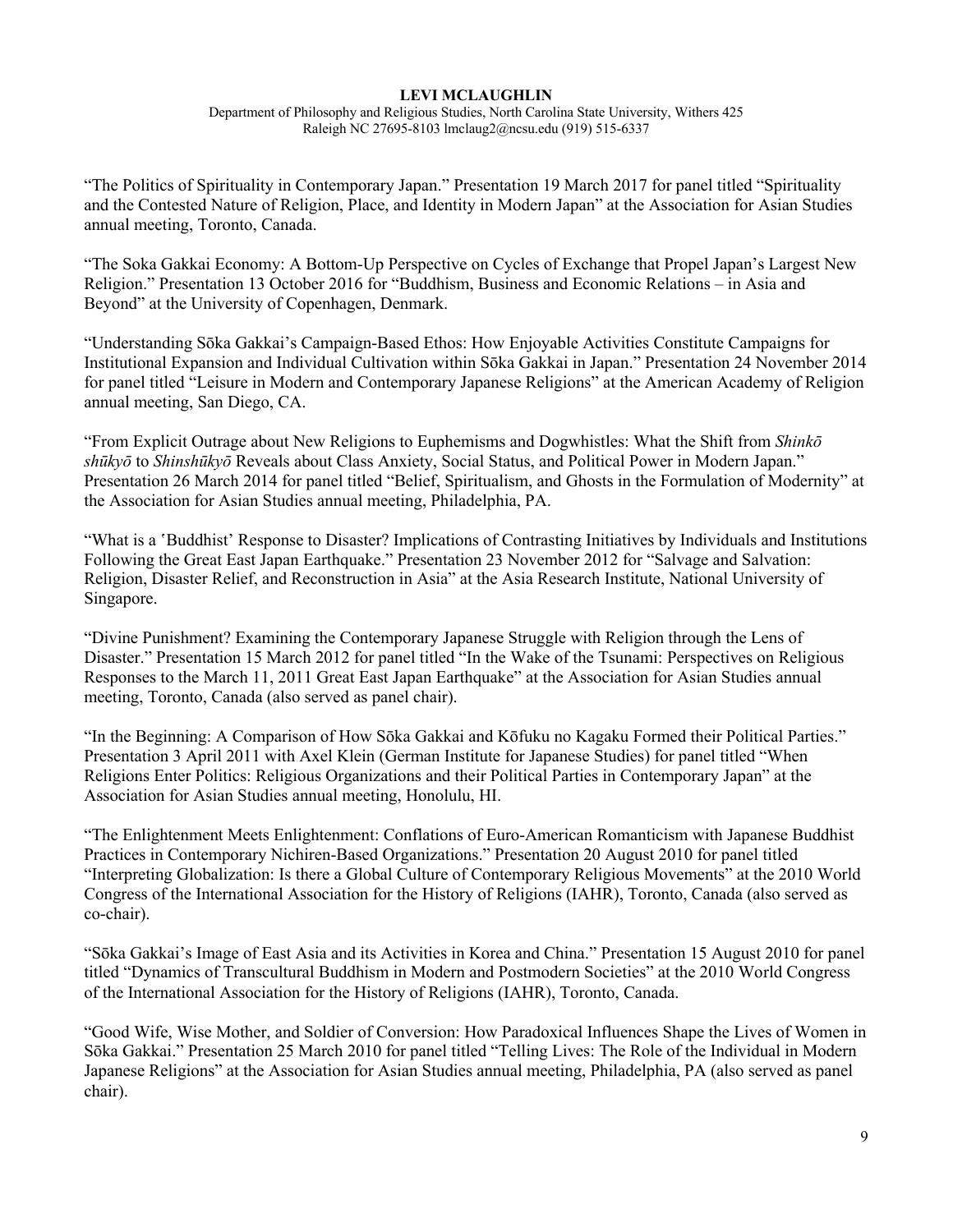Department of Philosophy and Religious Studies, North Carolina State University, Withers 425 Raleigh NC 27695-8103 lmclaug2@ncsu.edu (919) 515-6337

"Doctrinal Instruction in Sōka Gakkai: Buddhism as Modern Education." Presentation 2 November 2008 for the Japanese Religions Group at the American Academy of Religion annual meeting, Chicago, IL.

"Reconsidering the Periphery: Members' Perspectives on Sōka Gakkai in the 1950s." Presentation 6 April 2008 for panel titled "Life on the Margins in 1950s Japan" at the Association for Asian Studies annual meeting, Atlanta, GA.

"Western Influence or Domestic Product? Sōka Gakkai, Cultural Conflations, Pedagogy, and the Representation of the World." Presentation 17 November 2006 for panel titled "Western Influences on Japanese New Religions" at the annual meeting of the American Anthropological Association, San Jose, CA.

"The Structural Dynamics and Cultural Milieu of Sōka Gakkai in Japan: A Brief Ethnography." Presentation 17 December 2004 for invited session "Perspectives on New Religious Movements in East Asia" at the annual meeting of the American Anthropological Association, Atlanta, GA.

"Faith and Practice: The Music of Sōka Gakkai." Paper delivered 13 May 2001 to the annual meeting of the Association of Anthropology of Japan in Japan at the National Museum of Ethnology (Minpaku), Osaka.

# **Invited Presentations and Workshops**

"Beethoven's Japanese Buddhist Career: European Classical Music as Buddhist Practice in Soka Gakkai." Presentation 25 September 2021 for the symposium "Japanese Buddhist Music in Transnational Contexts" at the Sacred Music Center, International Christian University, Tokyo, Japan (online).

"Religion in Modern Japan." Workshop 13 July 2021 for the Yokosuka Council on Asia-Pacific Studies (YCAPS), Japan (online).

"Soka Gakkai's Human Revolution: The Rise of a Mimetic Nation in Modern Japan." Book talk and presentation 1 April 2021 at Duke Kunshan University, China (online).

"Why Scholars of Religion Must Investigate the Corporate Form." A "Meet the Authors" roundtable 19 March 2021 at the Center for the Study of Religion, Princeton University, Princeton, NJ (online).

Presentation on a decade of post-disaster religious mobilization for 16 March 2021 roundtable titled "Sources of Disaster: New Epistemic Perspectives in Post-3.11 Japan." Hosted at the Max Planck Institute for the History of Science, Berlin, Germany (online).

"An Uneasy Fit: Buddhist Activists and Divisions between Religion and State under Japan's 1947 Constitution." Presentation 11 March 2021 for the Workshop on Buddhism and Comparative Constitutional Law, University of Chicago, IL (online).

"Japanese Nationalism from the Ground Up: A Profile of Nippon Kaigi and its Local-Level Activists." Presentation 25 February 2021 for the Centre for the Study of Global Japan, Munk School of Global Affairs & Public Policy, University of Toronto, Canada (online).

"Religious Self-Cultivation as Politics: Examples from Grassroots-Level Activism in Japan." The Robert Morrell Memorial Lecture in Asian Religions, 11 February 2021, Washington University in St. Louis, MO (online).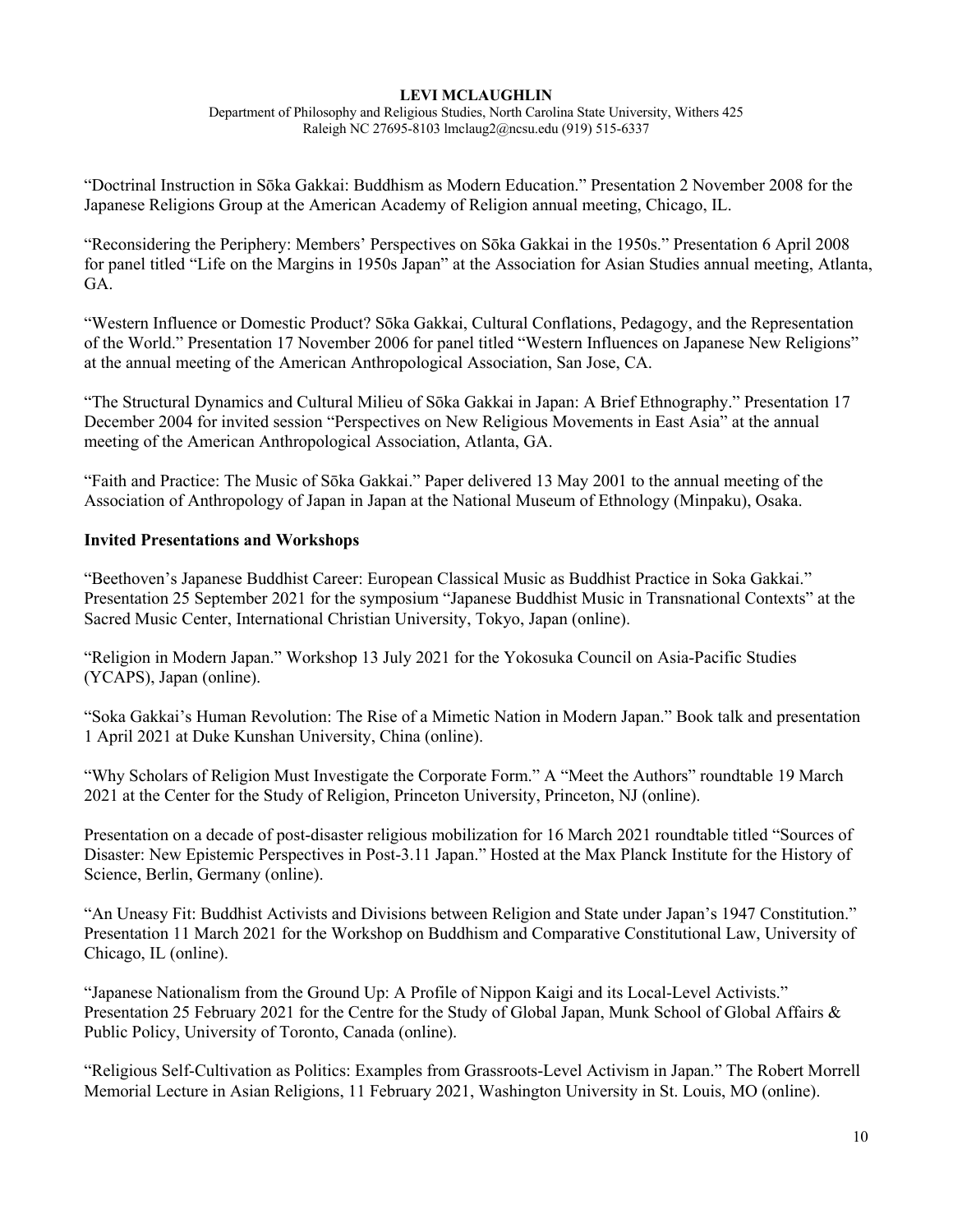Department of Philosophy and Religious Studies, North Carolina State University, Withers 425 Raleigh NC 27695-8103 lmclaug2@ncsu.edu (919) 515-6337

"Zooming Clergy, Virtual Laity: Japanese Buddhist Innovations in the Coronascene." Presentation 6 February 2021 for webinar titled "Sangha in Pandemic Times," Shinso Ito Center for Japanese Religions and Culture, University of Southern California, Los Angeles, CA (online).

Fieldwork methodology training workshop 14 December 2020 for graduate students in Japanese and Korean Studies at Freie Universität Berlin, Germany (online).

*Soka Gakkai's Human Revolution* discussion 8 December 2020 with faculty and graduate students at the UCLA Center for Buddhist Studies. Book selected for annual Buddhist Studies author visit (online).

"Amerika ni okeru koronaka no jōkyō to hannō: shūkyō no kanten kara miru keikō to jōhō" (Conditions and Reactions to the Coronavirus in America: Trends and Data Pertaining to Religion). Presentation (in Japanese) 6 October 2020 for the Japanese Association for Research on Death and Dying (online).

"Discipleship through Classical Music in a Japanese Religion: Beethoven, Buddhism, and Youth Cultivation in Soka Gakkai." Presentation 1 October 2020 for the Institute for Japanese Studies at The Ohio State University (online). https://www.youtube.com/watch?v=XGk5z\_hVktY

"Buddhism in the Pandemic." Pedagogy webinar 8 July 2020 hosted by The Jivaka Project. http://www.jivaka.net/buddhism-in-the-pandemic/

"Japanese Religions in Times of Crisis." Webinar roundtable 16 June 2020 hosted by the University of California San Diego School of Global Policy and Strategy. https://www.youtube.com/watch?v=vpYKBBURihA&feature=youtu.be

"East Asia by the Book! Soka Gakkai's Human Revolution." Author talk 3 March 2020 at the Seminary Co-op Bookstore for the Center for East Asian Studies, University of Chicago, Chicago, IL.

"What Japanese Politics Tells Us About Religion." Presentation 27 February 2020, The Swedish Institute of International Affairs, Stockholm, Sweden.

"Understanding Religious Nationalism in Japan: Dispatches from the Field." Presentation 4 February 2020, Southern Methodist University, Dallas, TX.

"Shinto Nationalism and Buddhist Electioneering: Understanding Japanese Politics through Religion." Presentation 3 February 2020, Texas Christian University, Fort Worth, TX.

"Bridging the Methodological Divide: Devising Collaborative Quantitative and Qualitative Research Projects on Japan." Conference 31 October to 2 November 2019 co-organized with Kiyoteru Tsutsui at the Center for Japanese Studies, University of Michigan, Ann Arbor, MI.

"Religion and Politics in Japan: Mapping a Shifting Terrain." Presentations 13 September 2019 for the East Asian Studies Center, Indiana University, Bloomington, IA; 9 January 2020 at the Center for Japanese Studies, University of Michigan, Ann Arbor, MI.

"Keeping Up with Multigenerational Research: Methodological Lessons from Following Soka Gakkai in Japan." Keynote presentation 23 July 2019 for "Studying Japan: The Impact of Transnationalisation and Technological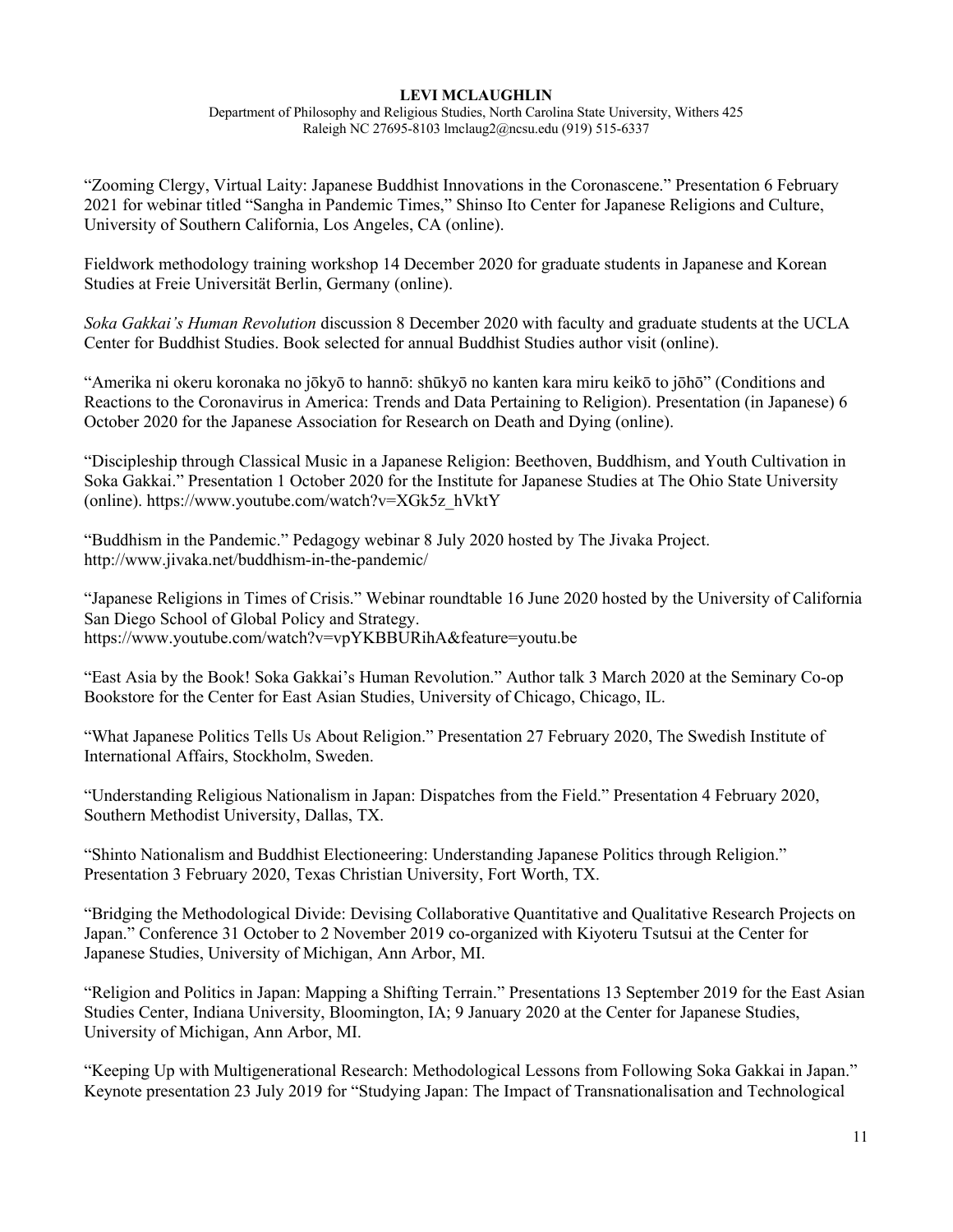Department of Philosophy and Religious Studies, North Carolina State University, Withers 425 Raleigh NC 27695-8103 lmclaug2@ncsu.edu (919) 515-6337

Innovation on Methods, Fieldwork and Research Ethics," Freie Universität Berlin, Germany.

"Discipleship Strategies: How Members of Soka Gakkai in Japan Navigate an Era of Liminal Leadership." Presentation 18 May 2019 for "Original Thoughts: A Conference in Honor of Jacqueline I. Stone," Princeton University, Princeton, NJ.

"The Policy Relevance of Religion in Japan Today." Presentation 12 April 2019 at the Walsh School of Foreign Service Asian Studies Department, Georgetown University, Washington, DC.

"Shifting Terrain: Soka Gakkai, Komeito, and Prospects for Constitutional Amendment." Presentation 5 March 2019 at the Weatherhead Center for International Affairs, Harvard University, Cambridge, MA.

"Kōmeitō and Sōka Gakkai's Transforming Relationship: How Changes in Politics and Religion Affect Japan Today." Roundtable presentation 4 October 2018 at the German Institute for Japanese Studies, Tokyo.

"Religious Dimensions of Japanese Politics: How Shinto Neonationalists and Buddhist Activists Shape Elections and Policymaking in Japan Today." Presentation 13 September 2018 for the Graduate School of International Studies, Yonsei University, Seoul, Korea.

"Religion, Development, and Political Conflict: Case Studies from Contemporary Asia." 28 June 2018 AREA Ruhr Guest Lecture, Ruhr-Universität Bochum, Germany.

"The Aesthetics of Religious Belonging." Workshop 26 June 2018 co-organized with Elizabeth Williams Ørberg at the University of Copenhagen, Denmark.

"Religion, Corporation, or Nation-State? What Soka Gakkai in Japan Reveals about Corporate Religion." Presentation 18 June 2018 for the symposium "Corporate Religion in Asia" at the University of Oslo, Norway.

"Religion in Everyday Life: A Look at Contemporary Japan." Presentation 22 March 2018 for K-12 educators, World View East Asia Seminar, UNC-Chapel Hill, NC.

"Reassessing the 'New Religions' Category: A Study of Soka Gakkai's Mimesis of the Modern Nation-State." Presentation 30 January 2018 at the School of Languages, Arts, and Cultures, University of Manchester, UK.

"Japan's Choices: The Challenges Ahead Post-Election." Roundtable presentation 5 October 2017 at the Woodrow Wilson Center, Washington, DC.

"The Paradox of Religion in Japan: Implications for Japanese Politics." Presentation 28 April 2017 to the Bureau of Intelligence and Research, Office of Analytic Outreach, United States Department of State, Washington, DC.

"Understanding Komeito and its Soka Gakkai Supporters: Insights into Religious Motivations for Political Mobilization." Roundtable presentation 27 April 2017 for the Maureen and Mike Mansfield Foundation, Washington, DC.

"New Religion as 'Mimetic Nation': Soka Gakkai's Rise as a Religious and Political Power in Japan." Presentation 6 April 2017 for the Center for East Asian Studies, University of Pennsylvania, Philadelphia, PA.

Discussant for "Religious Vocations in Modern Japan," Society for the Study of Japanese Religions session at the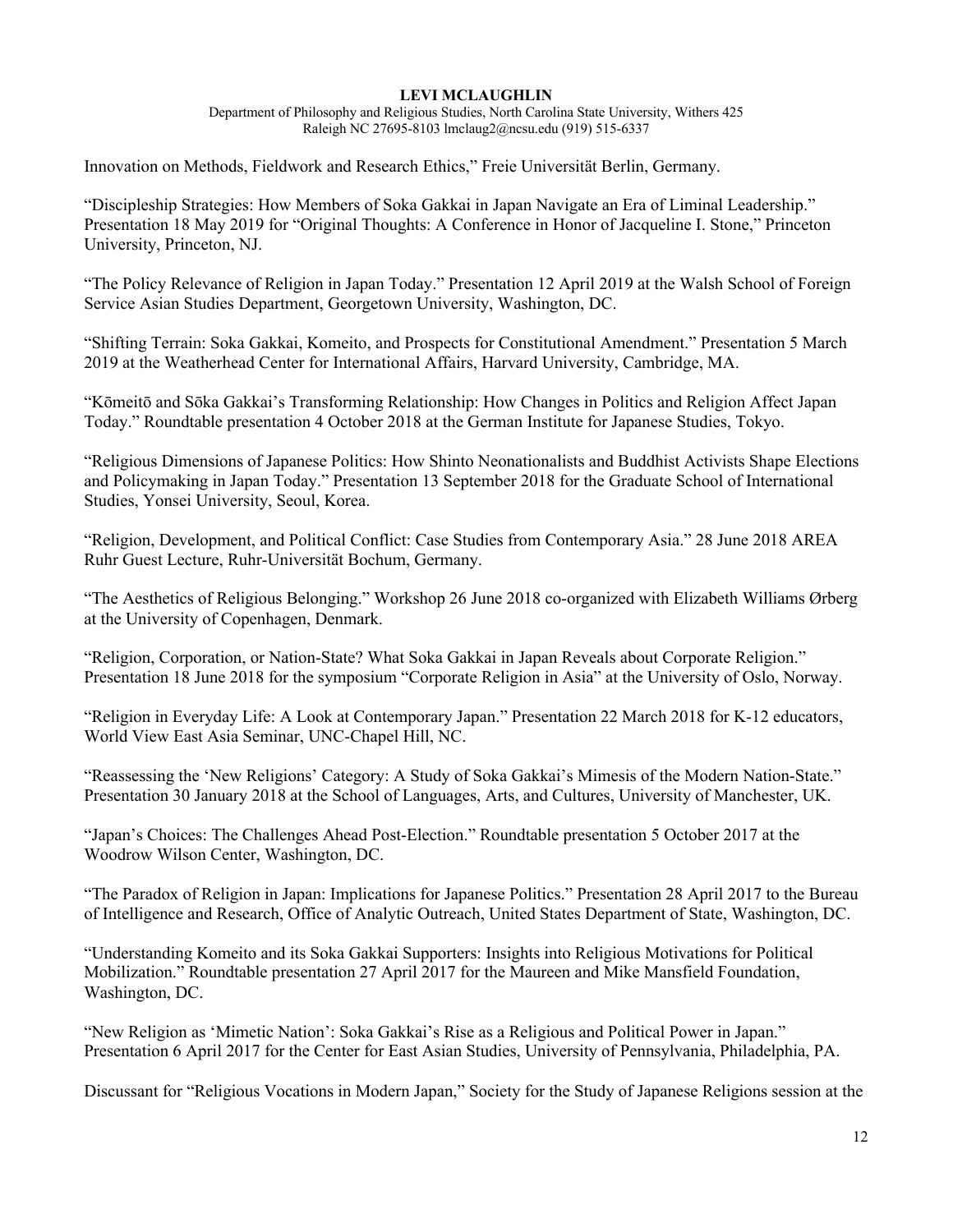Department of Philosophy and Religious Studies, North Carolina State University, Withers 425 Raleigh NC 27695-8103 lmclaug2@ncsu.edu (919) 515-6337

American Academy of Religion annual meeting, 20 November 2016, San Antonio, TX.

"Strange Bedfellows: What Tensions within Japan's Ruling Coalition Reveal about Contemporary Japanese Religion." Presentation 3 November 2016 for "Religion and Nationalism in Asia: Perspectives on Japan and the Muslim World," Duke University, Durham, NC. Co-organizer of workshop with Prasenjit Duara (Duke University).

Participant in roundtable titled "How to Study Religion in Times of Crises." 28 June 2016, Faculty of Law, National University of Singapore.

"Japan's Ruling Coalition Gets Religion." Presentation 9 June 2016 for the Maureen and Mike Mansfield Foundation "Views from the U.S.-Japan Network for the Future" public symposium, Dirksen Senate Office Building, Washington, DC.

"Soka Gakkai: Buddhism and Romantic Heroism in Modern Japan." 7 April 2016 Yehan Numata Program Lecture, University of Toronto, Canada.

"Religion, Politics, and Family: How the Soka Gakkai Home Shapes Komeito's Electioneering and Party Policy." Presentation 19 March 2016 for East Asian Languages and Civilizations, University of Pennsylvania, Philadelphia, PA.

*Information on invited presentations prior to 2016 available upon request.*

# **SELECTED INTERVIEWS, PODCASTS, ETC.**

"Michigan Talks Japan" Episode One: https://ii.umich.edu/cjs/podcast/episode-one---levi-mclaughlin.html 10 June 2020.

"Religious Responses to COVID-19." Japan on the Record podcast: https://jotr.transistor.fm/15 15 May 2020.

"Soka Gakkai's Human Revolution." New Books in East Asian Studies podcast: https://newbooksnetwork.com/levi-mclaughlin-soka-gakkais-human-revolution-the-rise-of-a-mimetic-nation-inmodern-japan-u-hawaii-press-2018/ 26 August 2019.

"Soka Gakkai, Kōmeitō and the religious voices of Japan's political arena." The Religious Studies Project: https://religiousstudiesproject.com/podcast/soka-gakkai-komeito-and-the-religious-voices-of-japans-politicalarena/?platform=hootsuite 4 June 2018.

"Canadian scholar casts light on Soka Gakkai as group shows change": https://english.kyodonews.net/news/2018/01/43ba1ece80ac-feature-canadian-scholar-casts-light-on-soka-gakkaias-group-shows-change.html. Reprinted as "Soka Gakkai expert casts light on Buddhist group's struggles since enactment of 2015 security laws" in *The Japan Times* (print and electronic editions) 7 January 2018.

MeaningofLifetv interview on bloggingheads.com: https://bloggingheads.tv/videos/46147 5 May 2017.

"Religion and Politics in Japan: A Conversation with Religion Scholar Levi McLaughlin": https://news.ncsu.edu/2014/12/mclaughlin-japan-election/ 16 December 2016.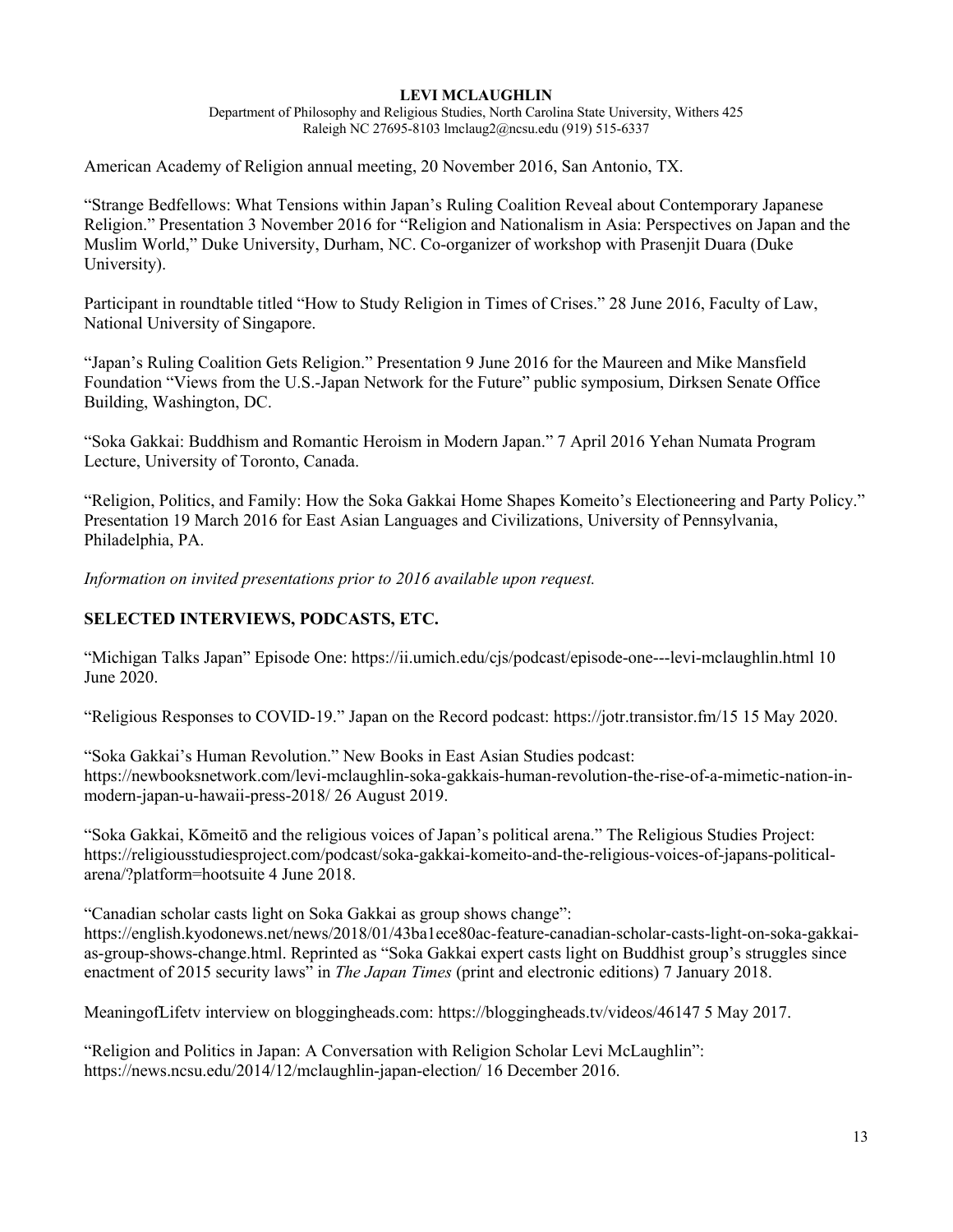Department of Philosophy and Religious Studies, North Carolina State University, Withers 425 Raleigh NC 27695-8103 lmclaug2@ncsu.edu (919) 515-6337

## **UNIVERSITY SERVICE, NC State Department of Philosophy and Religious Studies**

*2014 to present* **Member**, Diversity Committee.

*2020 to present* **Member**, Reappointment, Tenure, and Promotion Committee.

*2013 to 2018* **Coordinator** of the NC State Religious Studies Colloquium series.

**Faculty Advisor** to the NC State Academic Study of Religion Club.

### **PROFESSIONAL SERVICE**

**Editorial Board** member, *Journal of Global Buddhism* and *Contemporary Buddhism*.

**Editorial Consultant**, *Japanese Journal of Religious Studies*.

#### *2017 to present*

**Co-Chair**, Japanese Religions Unit, American Academy of Religion. On Unit steering committee from 2011.

#### *2013 to 2018*

**Officer** and **Secretary**, Society for the Study of Japanese Religions (American Academy of Religion affiliate).

#### *2010 to 2012*

**Supervisor**, responsible for establishing Wofford College as a host institution for a resident community outreach coordinator from 2010 to 2013 as part of the Japan Outreach Initiative, funded by the Japan Foundation and the Laurasian Institution.

#### *2008 to present*

**Peer Reviewer** of articles and book manuscripts submitted to Bloomsbury, Cambridge University Press, Routledge, University of Hawai'i Press, the journals *Asian Ethnology*, *Cultural Anthropology*, *Japanese Journal of Religious Studies*, *Japan Review*, *Journal of the American Academy of Religion, Journal of Global Buddhism*, *Journal of Japanese Studies, Nova Religio, Politics and Religion, positions*, *Social Science Japan Journal*, and others.

## **MUSICAL ACTIVITIES AND AWARDS**

K. Alan Turner Prize for winning the University of Toronto Hart House Orchestra Concerto Competition (performed the Khachaturian Violin Concerto), Spring 1993.

#### *1989 to present*

#### **Violinist**

Professional and amateur performances in Canada, the United States, and Japan, including solo recitals, recordings, orchestra concertmaster positions and extensive fieldwork playing music in Japan.